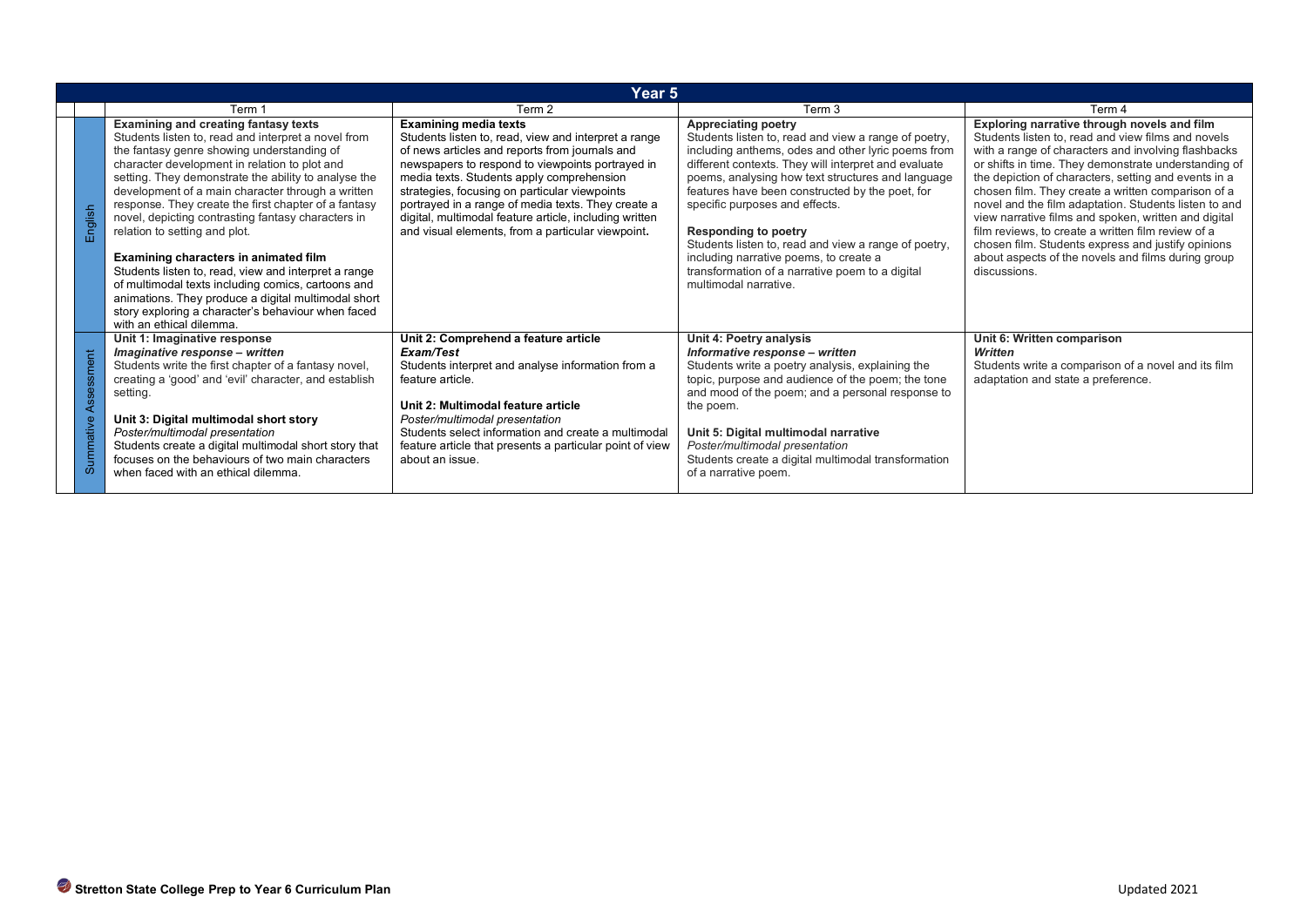|             | Unit 1                                                                                                                                                                                                                                                                                                                                                                                                                                                                                                                                                                                                                                                                                                                                                                                                                                                                                                                                                                                                                                                                                  | Unit 2                                                                                                                                                                                                                                                                                                                                                                                                                                                                                                                                                                                                                                                                                                                                                                                                                                                                                                                                                                                                                                                                                                                                                                                                                                                                                                                                                                                                                                                                                                                                                                                                                                                                                                            | Unit 3                                                                                                                                                                                                                                                                                                                                                                                                                                                                                                                                                                                                                                                                                                                                                                                                                                                                                                                                                                                                                                                                                                                                                                                                                                                                                                                                                                                                                                                                                                                                                                                                                                                                                                                                                                                                                                                                                                                                                                                                                                                        | Unit 4                                                                                                                                                                                                                                                                                                                                                                                                                                                                                                                                                                                                                                                                                                                                                                                                                                                                                                                                                                                                                                                                                                                                                                                                                                                                                                                                                              |
|-------------|-----------------------------------------------------------------------------------------------------------------------------------------------------------------------------------------------------------------------------------------------------------------------------------------------------------------------------------------------------------------------------------------------------------------------------------------------------------------------------------------------------------------------------------------------------------------------------------------------------------------------------------------------------------------------------------------------------------------------------------------------------------------------------------------------------------------------------------------------------------------------------------------------------------------------------------------------------------------------------------------------------------------------------------------------------------------------------------------|-------------------------------------------------------------------------------------------------------------------------------------------------------------------------------------------------------------------------------------------------------------------------------------------------------------------------------------------------------------------------------------------------------------------------------------------------------------------------------------------------------------------------------------------------------------------------------------------------------------------------------------------------------------------------------------------------------------------------------------------------------------------------------------------------------------------------------------------------------------------------------------------------------------------------------------------------------------------------------------------------------------------------------------------------------------------------------------------------------------------------------------------------------------------------------------------------------------------------------------------------------------------------------------------------------------------------------------------------------------------------------------------------------------------------------------------------------------------------------------------------------------------------------------------------------------------------------------------------------------------------------------------------------------------------------------------------------------------|---------------------------------------------------------------------------------------------------------------------------------------------------------------------------------------------------------------------------------------------------------------------------------------------------------------------------------------------------------------------------------------------------------------------------------------------------------------------------------------------------------------------------------------------------------------------------------------------------------------------------------------------------------------------------------------------------------------------------------------------------------------------------------------------------------------------------------------------------------------------------------------------------------------------------------------------------------------------------------------------------------------------------------------------------------------------------------------------------------------------------------------------------------------------------------------------------------------------------------------------------------------------------------------------------------------------------------------------------------------------------------------------------------------------------------------------------------------------------------------------------------------------------------------------------------------------------------------------------------------------------------------------------------------------------------------------------------------------------------------------------------------------------------------------------------------------------------------------------------------------------------------------------------------------------------------------------------------------------------------------------------------------------------------------------------------|---------------------------------------------------------------------------------------------------------------------------------------------------------------------------------------------------------------------------------------------------------------------------------------------------------------------------------------------------------------------------------------------------------------------------------------------------------------------------------------------------------------------------------------------------------------------------------------------------------------------------------------------------------------------------------------------------------------------------------------------------------------------------------------------------------------------------------------------------------------------------------------------------------------------------------------------------------------------------------------------------------------------------------------------------------------------------------------------------------------------------------------------------------------------------------------------------------------------------------------------------------------------------------------------------------------------------------------------------------------------|
| Mathematics | Students develop understandings of:<br>• Number and place value - make connections between<br>factors and multiples, identify numbers that have 2, 3, 5 or 10<br>as factors, represent multiplication using the split and<br>compensate strategy, choose appropriate procedures to<br>represent the split and compensate strategy of multiplication,<br>use a written strategy for addition and subtraction, round and<br>estimate to check the reasonableness of answers, explore<br>mental computation strategies for division, solve problems<br>using mental computation strategies and informal recording<br>methods, compare and evaluate strategies and make<br>generalisations.<br>• Fractions and decimals – use models to represent fractions,<br>count on and count back using unit fractions, identify and<br>compare unit fractions and solve problems using unit<br>fractions, add and subtract simple fractions with the same<br>denominator.<br>• Using units of measurement - investigate time concepts and<br>the measurement of time, read & represent 24-hour time. | Students develop understandings of:<br>• Number and place value — explore and<br>apply mental computation strategies for<br>multiplication and division, solve<br>multiplication and division problems with no<br>remainders, solve problems using mental<br>computation strategies and informal<br>recording methods, compare and evaluate<br>strategies that are appropriate to different<br>problems.<br>• Patterns and algebra - create and<br>continue patterns involving whole numbers,<br>fractions and decimals, explore strategies<br>to find unknown quantities.<br>$\bullet$ Shape — apply the properties of 3D objects<br>to make connections with a variety of two-<br>dimensional representations of 3D objects.<br>represent 3D objects with 2D<br>representations.<br>• Location and transformation - investigate<br>and create reflection and rotation<br>symmetry, describe and create<br>transformations using symmetry, transform<br>shapes through enlargement and describe<br>the features of transformed shapes.<br>• Location and transformation - explore<br>maps and grids, use a grid to describe<br>locations, describe positions using<br>landmarks and directional language.<br>• Location and transformation - explore<br>mapping conventions, interpret simple<br>maps, use alphanumeric grids to locate<br>landmarks and plot points, describe<br>symmetry, create symmetrical designs &<br>enlarge shapes.<br>• Geometric reasoning - identify the<br>components of angles, compare & estimate<br>the size of angles to establish benchmarks,<br>construct & measure angles.<br>• Geometric reasoning — estimate and<br>measure angles, construct angles using a<br>protractor. | Students develop understandings of:<br>• Number and place value — use written<br>strategies to add and subtract, use an array<br>to multiply one- and two-digit numbers, use<br>divisibility rules to divide, solve problems<br>involving computation and apply<br>computation to money problems, adds and<br>subtracts using metal and written strategies<br>including the right-to-left strategy, multiplies<br>whole numbers and divides by a one-digit<br>whole number with and without remainders.<br>• Chance $-$ identify and describe possible<br>outcomes, describe equally likely outcomes,<br>represent probabilities of outcomes using<br>fractions, conduct a chance experiment and<br>investigate the fairness of a game.<br>• Chance - list possible outcomes of chance<br>experiments, describe and order chance<br>events, express probability on a numerical<br>continuum, compare predictions with actual<br>data, apply probability to games of chance,<br>make predictions in chance experiments.<br>• Data representation and interpretation -<br>build an understanding of data, develop the<br>skill of defining numerical & categorical<br>data, generate sample questions, explain<br>why data is either numerical or categorical,<br>develop an understanding of why data is<br>collected, choose appropriate methods to<br>record data, interpret data, generalise by<br>composing summary statements about data.<br>Explore methods of data representations to<br>construct & interpret data displays, reason<br>with data.<br>• Data representation and interpretation -<br>explore types of data, investigate an issue<br>(design data-collection questions and tools,<br>collect data, represent as a column graph or<br>dot plot, interpret and describe data to draw<br>a conclusion).<br>• Using units of measurement - chooses<br>appropriate units for length, area, capacity<br>and mass, measures length, area, capacity<br>and mass, problem solves and reasons<br>when applying measurement to answer a<br>question. | Students develop understandings of:<br>• Number and place value – apply mental and<br>written strategies to solve addition, subtraction,<br>multiplication and division problems, identify and<br>use factors and multiples, apply computation<br>skills, use estimation and rounding to check<br>reasonableness, solve problems involving<br>addition, subtraction, multiplication and division,<br>use efficient mental and written strategies to solve<br>problems.<br>• Fractions and decimals - apply decimal skills,<br>recognise that the place value system can be<br>extended beyond hundredths, compare order and<br>represent decimals, locate decimals on a number<br>line, extend the number system to thousand the<br>and beyond.<br>• Patterns and algebra – creates, continues and<br>identifies the rule for patterns involving the<br>addition and subtraction of fractions, use number<br>sentences to find unknown quantities involving<br>multiplication and division<br>• Money and financial mathematics — investigate<br>income and expenditure, calculate costs,<br>investigate savings and spending plans, develop<br>and explain simple financial plans.<br>• Money and financial mathematics - create<br>simple budgets, calculate with money, identify the<br>GST component of invoices and receipts, and<br>make financial decisions. |
|             |                                                                                                                                                                                                                                                                                                                                                                                                                                                                                                                                                                                                                                                                                                                                                                                                                                                                                                                                                                                                                                                                                         |                                                                                                                                                                                                                                                                                                                                                                                                                                                                                                                                                                                                                                                                                                                                                                                                                                                                                                                                                                                                                                                                                                                                                                                                                                                                                                                                                                                                                                                                                                                                                                                                                                                                                                                   |                                                                                                                                                                                                                                                                                                                                                                                                                                                                                                                                                                                                                                                                                                                                                                                                                                                                                                                                                                                                                                                                                                                                                                                                                                                                                                                                                                                                                                                                                                                                                                                                                                                                                                                                                                                                                                                                                                                                                                                                                                                               |                                                                                                                                                                                                                                                                                                                                                                                                                                                                                                                                                                                                                                                                                                                                                                                                                                                                                                                                                                                                                                                                                                                                                                                                                                                                                                                                                                     |
|             | Stretton State College Prep to Year 6 Curriculum Plan                                                                                                                                                                                                                                                                                                                                                                                                                                                                                                                                                                                                                                                                                                                                                                                                                                                                                                                                                                                                                                   |                                                                                                                                                                                                                                                                                                                                                                                                                                                                                                                                                                                                                                                                                                                                                                                                                                                                                                                                                                                                                                                                                                                                                                                                                                                                                                                                                                                                                                                                                                                                                                                                                                                                                                                   |                                                                                                                                                                                                                                                                                                                                                                                                                                                                                                                                                                                                                                                                                                                                                                                                                                                                                                                                                                                                                                                                                                                                                                                                                                                                                                                                                                                                                                                                                                                                                                                                                                                                                                                                                                                                                                                                                                                                                                                                                                                               | Updated 2021                                                                                                                                                                                                                                                                                                                                                                                                                                                                                                                                                                                                                                                                                                                                                                                                                                                                                                                                                                                                                                                                                                                                                                                                                                                                                                                                                        |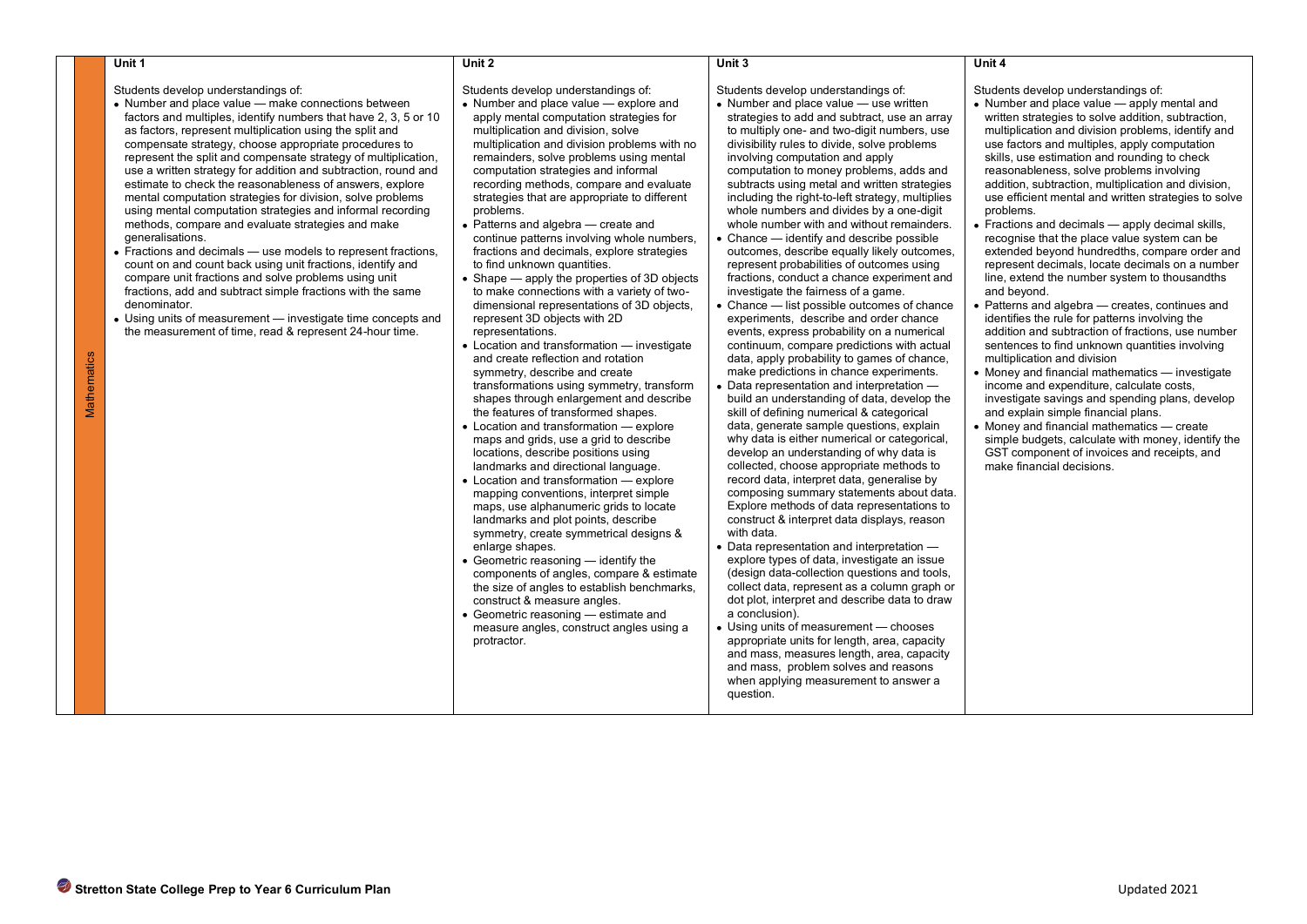| Summative Assessment | <b>Number</b><br>Exam<br>Students identify and describe factors and multiples.<br>They solve simple problems involving the four<br>operations using a range of strategies.<br><b>Fractions</b><br>Exam<br>Students order unit fractions and locate them on<br>number lines. They add and subtract fractions with the<br>same denominator. Students continue patterns by<br>adding and subtracting fractions.<br>Time<br>Exam<br>Students convert between 12- and 24-hour time.                                                                                                                                     | Geometry - Shape, Transformation,<br><b>Symmetry &amp; Angles</b><br>Exam<br>Students connect three-dimensional objects<br>with their two-dimensional representations.<br>They describe transformations of two-<br>dimensional shapes and identify line and<br>rotational symmetry. They measure and<br>construct different angles.<br><b>Geometry - Location</b><br>Exam<br>Students use a grid reference system to<br>locate landmarks.<br><b>Number</b><br>Exam<br>Students identify and explain strategies for<br>finding unknown quantities in number<br>sentences involving the four operations.                                                                                                                                                                                                                  | Chance<br>Exam<br>Students list outcomes of chance experiments<br>with equally likely outcomes and assign<br>probabilities between 0 and 1.<br>Data<br>Investigation<br>Students pose questions to gather data, and<br>construct data displays appropriate for the data.<br>Students interpret different data sets.<br><b>Measurement</b><br>Exam<br>Students use appropriate units of measurement<br>for length, area, volume, capacity and mass,<br>and calculate perimeter and area of rectangles.                                                                                                                                                                         | <b>Decimals</b><br>Exam<br>Students order decimals and unit fractions and locate them<br>on number lines. Students continue patterns by adding and<br>subtracting fractions and decimals.<br><b>Financial Plans</b><br>Investigation<br>Students explain plans for simple budgets. They check the<br>reasonableness of answers using estimation and rounding.<br>Unit 1: Number<br>Exam<br>Students identify and describe factors and multiples. They<br>solve simple problems involving the four operations using a<br>range of strategies. Students identify and explain strategies<br>for finding unknown quantities in number sentences involving<br>the four operations.                                                                                    |  |  |
|----------------------|--------------------------------------------------------------------------------------------------------------------------------------------------------------------------------------------------------------------------------------------------------------------------------------------------------------------------------------------------------------------------------------------------------------------------------------------------------------------------------------------------------------------------------------------------------------------------------------------------------------------|-------------------------------------------------------------------------------------------------------------------------------------------------------------------------------------------------------------------------------------------------------------------------------------------------------------------------------------------------------------------------------------------------------------------------------------------------------------------------------------------------------------------------------------------------------------------------------------------------------------------------------------------------------------------------------------------------------------------------------------------------------------------------------------------------------------------------|-------------------------------------------------------------------------------------------------------------------------------------------------------------------------------------------------------------------------------------------------------------------------------------------------------------------------------------------------------------------------------------------------------------------------------------------------------------------------------------------------------------------------------------------------------------------------------------------------------------------------------------------------------------------------------|------------------------------------------------------------------------------------------------------------------------------------------------------------------------------------------------------------------------------------------------------------------------------------------------------------------------------------------------------------------------------------------------------------------------------------------------------------------------------------------------------------------------------------------------------------------------------------------------------------------------------------------------------------------------------------------------------------------------------------------------------------------|--|--|
| Science              | Unit 1: Survival in the environment<br>Students analyse the structural features and<br>behavioural adaptations that assist living things to<br>survive in their environment. They understand that<br>science involves using evidence and comparing data<br>to develop explanations. Students investigate the<br>relationships between the factors that influence how<br>plants and animals survive in their environments,<br>including those that survive in extreme environments,<br>and use this knowledge to design creatures with<br>adaptations that are suitable for survival in prescribed<br>environments. | Unit 3: Now you see it<br>Students investigate the properties of light<br>and the formation of shadows. They<br>investigate reflection angles, how refraction<br>affects our perceptions of an object's<br>location, how filters absorb light and affect<br>how we perceive the colour of objects, and<br>the relationship between light source<br>distance and shadow height. They plan<br>investigations including posing questions,<br>making predictions, and following and<br>developing methods. They analyse and<br>represent data and communicate findings<br>using a range of text types, including reports<br>and labelled and ray diagrams. They explore<br>the role of light in everyday objects and<br>devices and consider how improved<br>technology has changed devices and<br>affected peoples' lives. | Unit 2: Our place in the solar system<br>Students describe the key features of our solar<br>system including planets and stars. They<br>discuss scientific developments that have<br>affected people's lives and describe details of<br>contributions to our knowledge of the solar<br>system from a range of people. With guidance,<br>students will pose questions, plan and conduct<br>investigations to answer questions and solve<br>problems. They decide on variables to change<br>and measure to conduct fair tests. Students<br>communicate their ideas in a variety of<br>multimodal texts including recording in data<br>sheets and as a report for popular media. | <b>Unit 4: Matter matters</b><br>Students broaden their classification of matter to include<br>gases and begin to see how matter structures the world<br>around them. They understand that solids, liquids and gases<br>have some shared and some distinct observable properties<br>and can behave in different ways. Students pose questions,<br>make predictions and plan investigation methods into the<br>observable properties and behaviours of solids, liquids and<br>gases. They represent data and observations in tables and<br>graphs. They identify patterns and relationships in data and<br>compare patterns with their predictions when suggesting<br>explanations. They suggest ways to improve fairness and<br>accuracy of their investigation. |  |  |
| Summative Assessment | Unit 1: Creating a creature<br>Multimodal presentation<br>Students analyse how the form of living things<br>enables them to function in their environments. They<br>use environmental data when suggesting<br>explanations for difference in structural features of<br>creatures. Students communicate ideas using<br>multimodal texts.                                                                                                                                                                                                                                                                            | Unit 3: Exploring the transfer of light<br><b>Experimental investigation</b><br>Students plan, predict and conduct a fair<br>investigation to explain everyday phenomena<br>associated with the transfer of light. They<br>discuss how scientific developments have<br>affected people's lives and help us solve<br>problems. Students describe ways to<br>improve the fairness of their investigation and<br>communicate ideas and findings.                                                                                                                                                                                                                                                                                                                                                                           | Unit 2: Exploring the solar system<br>Multimodal presentation<br>Students describe key features of the solar<br>system. They describe how science knowledge<br>develops from many people's contributions and<br>explain how scientific developments have<br>affected people's lives and solved problems.<br>Students communicate ideas using multimodal<br>texts                                                                                                                                                                                                                                                                                                              | Unit 4: Investigating evaporation and explaining solids,<br>liquids and gases<br>Experimental Investigation<br>Students plan, conduct and evaluate an investigation into a<br>variable that affects evaporation and describe and apply<br>knowledge of the properties of solids, liquids and gases. They<br>communicate ideas and findings using multimodal texts.                                                                                                                                                                                                                                                                                                                                                                                               |  |  |
|                      | Stretton State College Prep to Year 6 Curriculum Plan<br>Updated 2021                                                                                                                                                                                                                                                                                                                                                                                                                                                                                                                                              |                                                                                                                                                                                                                                                                                                                                                                                                                                                                                                                                                                                                                                                                                                                                                                                                                         |                                                                                                                                                                                                                                                                                                                                                                                                                                                                                                                                                                                                                                                                               |                                                                                                                                                                                                                                                                                                                                                                                                                                                                                                                                                                                                                                                                                                                                                                  |  |  |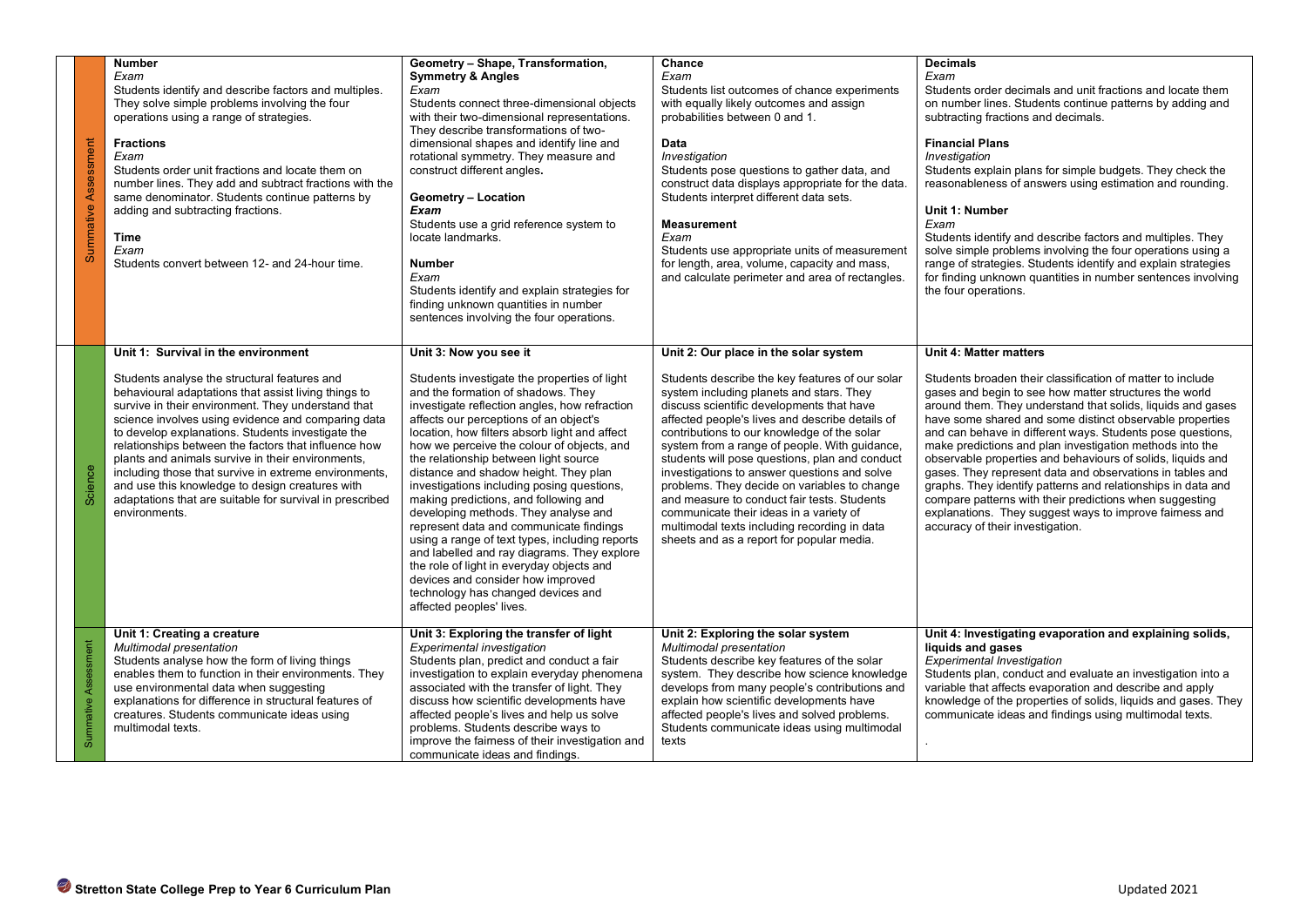| <b>HASS</b>                                                                                                                                                                                                                                                                                                                                                                                                                                                                                                                                                                                                                                                                                                                                                                                                                                                                                                                                                                                                                                                                                                                                                                                                                                                                                                                                         | Unit 1: People and the environment<br>Inquiry questions:<br>How do people and environments<br>influence one another?<br>In this unit, students will investigate:<br>the characteristics of places in<br>Europe and North America and the<br>location of their major countries in<br>relation to Australia<br>$\bullet$<br>the human and environmental<br>factors that influence the<br>characteristics of places and the<br>interconnections between people<br>and environments<br>$\bullet$<br>the impact of human actions on the<br>environmental characteristics of<br>places in two countries in Europe<br>and North America<br>how to complete maps using<br>$\bullet$<br>cartographic conventions<br>the language used to describe the<br>relative location of places at a<br>national scale<br>how to represent and interpret data<br>$\bullet$<br>to identify simple patterns, trends,<br>spatial distribution, infer<br>relationships and draw conclusions. | Unit 2: Managing Australian<br>communities<br>Inquiry questions:<br>How are people and environments<br>managed in Australian communities?<br>In this unit, students will investigate:<br>• how places are affected by the<br>interconnection between people,<br>places and environments<br>• the influence of people on the human<br>characteristics of places, including<br>how the use of space within a place is<br>organised<br>• how laws impact on the lives of<br>people in the present<br>• the ways of living of Aboriginal<br>peoples and Torres Strait Islander<br>peoples, particularly in relation to land<br>and resource management<br>environmental challenges in the form<br>of natural hazards<br>ways in which people respond to a<br>$\bullet$<br>geographical challenge and the<br>possible effects of actions. | <b>Communities</b><br>Inquiry questions:<br>present?<br>$\bullet$<br>$\bullet$<br>processes in Australia<br>people in the past.                                                                | Unit 4: Participating in Australian<br>How have people enacted their values<br>and perceptions about their community,<br>other people and places, past and<br>In this unit, students will investigate:<br>• the key values of Australia's liberal<br>democratic system of government,<br>particularly the values of freedom,<br>equality, fairness and justice<br>significant past developments,<br>events, individuals and groups that<br>impacted on the development law and<br>democracy in Australia, particularly<br>the Eureka Stockade and Peter Lalor<br>representative democracy and voting<br>• how laws impacted on the lives of                                                                                                                                                                                                                                                                                                                                                                                                                                                                             | Unit 3: Communities in colonial<br>Australia (1800's)<br>Inquiry questions:<br>How have individuals and groups in the<br>colonial past contributed to the<br>development of Australia?<br>In this unit, students will investigate:<br>• key events related to the<br>development of British colonies in<br>Australia after 1800<br>• the economic, political and social<br>reasons for colonial developments in<br>Australia after 1800<br>• aspects of daily life for different<br>groups of people during the colonial<br>period in Australia<br>• the effects that colonisation had on<br>the lives of Aboriginal peoples and on<br>the environment<br>• significant developments and events<br>that impacted on the development of<br>colonial Australia, including the gold<br>rushes and inland exploration<br>the significance of individuals and<br>groups in shaping the colonies,<br>especially through inland exploration. | Unit 5: Australian communities of the<br>future<br>Inquiry questions:<br>What is the relationship between<br>environments and my role as a<br>consumer?<br>In this unit, students will investigate:<br>• a familiar personal or community<br>economics or business issue they<br>may experience in their everyday life<br>• how to distinguish between needs<br>and wants, and recognise why<br>choices need to be made about how<br>limited resources are used<br>• how different types of resources are<br>used by societies to satisfy needs and<br>wants of present and future<br>generations<br>• how a variety of factors influence<br>consumer choices, and that different<br>strategies can be used to help make<br>informed personal consumer and<br>financial choices. |
|-----------------------------------------------------------------------------------------------------------------------------------------------------------------------------------------------------------------------------------------------------------------------------------------------------------------------------------------------------------------------------------------------------------------------------------------------------------------------------------------------------------------------------------------------------------------------------------------------------------------------------------------------------------------------------------------------------------------------------------------------------------------------------------------------------------------------------------------------------------------------------------------------------------------------------------------------------------------------------------------------------------------------------------------------------------------------------------------------------------------------------------------------------------------------------------------------------------------------------------------------------------------------------------------------------------------------------------------------------|----------------------------------------------------------------------------------------------------------------------------------------------------------------------------------------------------------------------------------------------------------------------------------------------------------------------------------------------------------------------------------------------------------------------------------------------------------------------------------------------------------------------------------------------------------------------------------------------------------------------------------------------------------------------------------------------------------------------------------------------------------------------------------------------------------------------------------------------------------------------------------------------------------------------------------------------------------------------|--------------------------------------------------------------------------------------------------------------------------------------------------------------------------------------------------------------------------------------------------------------------------------------------------------------------------------------------------------------------------------------------------------------------------------------------------------------------------------------------------------------------------------------------------------------------------------------------------------------------------------------------------------------------------------------------------------------------------------------------------------------------------------------------------------------------------------------|------------------------------------------------------------------------------------------------------------------------------------------------------------------------------------------------|-------------------------------------------------------------------------------------------------------------------------------------------------------------------------------------------------------------------------------------------------------------------------------------------------------------------------------------------------------------------------------------------------------------------------------------------------------------------------------------------------------------------------------------------------------------------------------------------------------------------------------------------------------------------------------------------------------------------------------------------------------------------------------------------------------------------------------------------------------------------------------------------------------------------------------------------------------------------------------------------------------------------------------------------------------------------------------------------------------------------------|---------------------------------------------------------------------------------------------------------------------------------------------------------------------------------------------------------------------------------------------------------------------------------------------------------------------------------------------------------------------------------------------------------------------------------------------------------------------------------------------------------------------------------------------------------------------------------------------------------------------------------------------------------------------------------------------------------------------------------------------------------------------------------------------------------------------------------------------------------------------------------------------------------------------------------------|----------------------------------------------------------------------------------------------------------------------------------------------------------------------------------------------------------------------------------------------------------------------------------------------------------------------------------------------------------------------------------------------------------------------------------------------------------------------------------------------------------------------------------------------------------------------------------------------------------------------------------------------------------------------------------------------------------------------------------------------------------------------------------|
|                                                                                                                                                                                                                                                                                                                                                                                                                                                                                                                                                                                                                                                                                                                                                                                                                                                                                                                                                                                                                                                                                                                                                                                                                                                                                                                                                     | Unit 1: People and the environment<br><b>Assessment task</b><br>To investigate the characteristics of<br>places and use evidence to draw<br>conclusions about a preferred place to<br>live                                                                                                                                                                                                                                                                                                                                                                                                                                                                                                                                                                                                                                                                                                                                                                           | <b>Unit 2:Managing Australian</b><br>communities<br><b>Assessment task</b><br>To identify how legal and environmental<br>issues in Australian communities can be<br>managed.                                                                                                                                                                                                                                                                                                                                                                                                                                                                                                                                                                                                                                                         | Australia (1800's)<br><b>Assessment task</b><br>to colonial Australia.                                                                                                                         | Unit 3: Communities in colonial<br>To describe how and why life changed<br>and stayed the same for people in a<br>colonial Australian community and<br>describe the significance of an early<br>inland explorer in bringing about change                                                                                                                                                                                                                                                                                                                                                                                                                                                                                                                                                                                                                                                                                                                                                                                                                                                                                | Unit 4: Participating in Australian<br><b>Communities</b><br><b>Assessment task</b><br>To investigate democratic values and<br>processes in the school community.                                                                                                                                                                                                                                                                                                                                                                                                                                                                                                                                                                                                                                                                                                                                                                     | Unit 5: Australian communities of the<br>future<br>Assessment task<br>To explain how people in communities<br>make decisions about the use of<br>resources to meet their needs and<br>wants.                                                                                                                                                                                                                                                                                                                                                                                                                                                                                                                                                                                     |
| Unit 1: Harvesting good health<br><b>Portfolio</b><br>In this unit, students will explore how competing factors and technologies influence the design of a<br>sustainable service. This service provides a plant for the preparation of a healthy food product.<br>Students will investigate:<br>healthy food choices and food preparation techniques;<br>$\bullet$<br>$\bullet$<br>plant growth requirements and production systems;<br>design needs and opportunities;<br>$\bullet$<br>issues, including sustainability, which affects design; and<br>$\bullet$<br>Technologies<br>the characteristics of materials, tools and techniques in relation to the design challenge.<br>$\bullet$<br>Generate designs, criteria for success, an annotated diagram of a sustainable plant service and a<br>$\bullet$<br>production plan.<br>Produce a plant service to enable the preparation of a healthy food product.<br>$\bullet$<br>Evaluate their design and production processes.<br>Collaborate and manage by working with others and by following the steps for the project.<br>$\bullet$<br>Unit 1: Harvesting good health<br>Portfolio<br>Students will design a service that provides a plant that can be used to create a healthy food<br>product. The service will involve the design of the plants: packaging, care label and fact sheet. |                                                                                                                                                                                                                                                                                                                                                                                                                                                                                                                                                                                                                                                                                                                                                                                                                                                                                                                                                                      |                                                                                                                                                                                                                                                                                                                                                                                                                                                                                                                                                                                                                                                                                                                                                                                                                                      | Unit 2: Hands off<br><b>Portfolio</b><br>$\bullet$<br>$\bullet$<br>representation techniques<br>sustainability<br>$\bullet$<br>$\bullet$<br>Unit 2: Hands off<br><b>Portfolio</b><br>solution. | In this unit, students will investigate how electrical energy can control movement, sound or light in a designed<br>product or system. They will design a solution to an environment's security need and make an electrical device<br>that is part of the solution. They will examine the role of people in engineering technology occupations in<br>developing solutions for current and future use. Students will investigate:<br>analysing of technologies applied in security systems<br>testing circuits and devices that control movement, sound or light<br>Generate and document design ideas for securing environments using technical terms and graphical<br>Produce a functional device by safely using materials, components, tools and techniques<br>Evaluating design ideas, processes and solutions against negotiated criteria for success including<br>Collaborate as well as work individually throughout the process<br>Manage by developing project plans that include resources.<br>Students design a solution to an environment's security need and make an electrical device that is part of the |                                                                                                                                                                                                                                                                                                                                                                                                                                                                                                                                                                                                                                                                                                                                                                                                                                                                                                                                       |                                                                                                                                                                                                                                                                                                                                                                                                                                                                                                                                                                                                                                                                                                                                                                                  |
|                                                                                                                                                                                                                                                                                                                                                                                                                                                                                                                                                                                                                                                                                                                                                                                                                                                                                                                                                                                                                                                                                                                                                                                                                                                                                                                                                     | Stretton State College Prep to Year 6 Curriculum Plan                                                                                                                                                                                                                                                                                                                                                                                                                                                                                                                                                                                                                                                                                                                                                                                                                                                                                                                |                                                                                                                                                                                                                                                                                                                                                                                                                                                                                                                                                                                                                                                                                                                                                                                                                                      |                                                                                                                                                                                                |                                                                                                                                                                                                                                                                                                                                                                                                                                                                                                                                                                                                                                                                                                                                                                                                                                                                                                                                                                                                                                                                                                                         |                                                                                                                                                                                                                                                                                                                                                                                                                                                                                                                                                                                                                                                                                                                                                                                                                                                                                                                                       | Updated 2021                                                                                                                                                                                                                                                                                                                                                                                                                                                                                                                                                                                                                                                                                                                                                                     |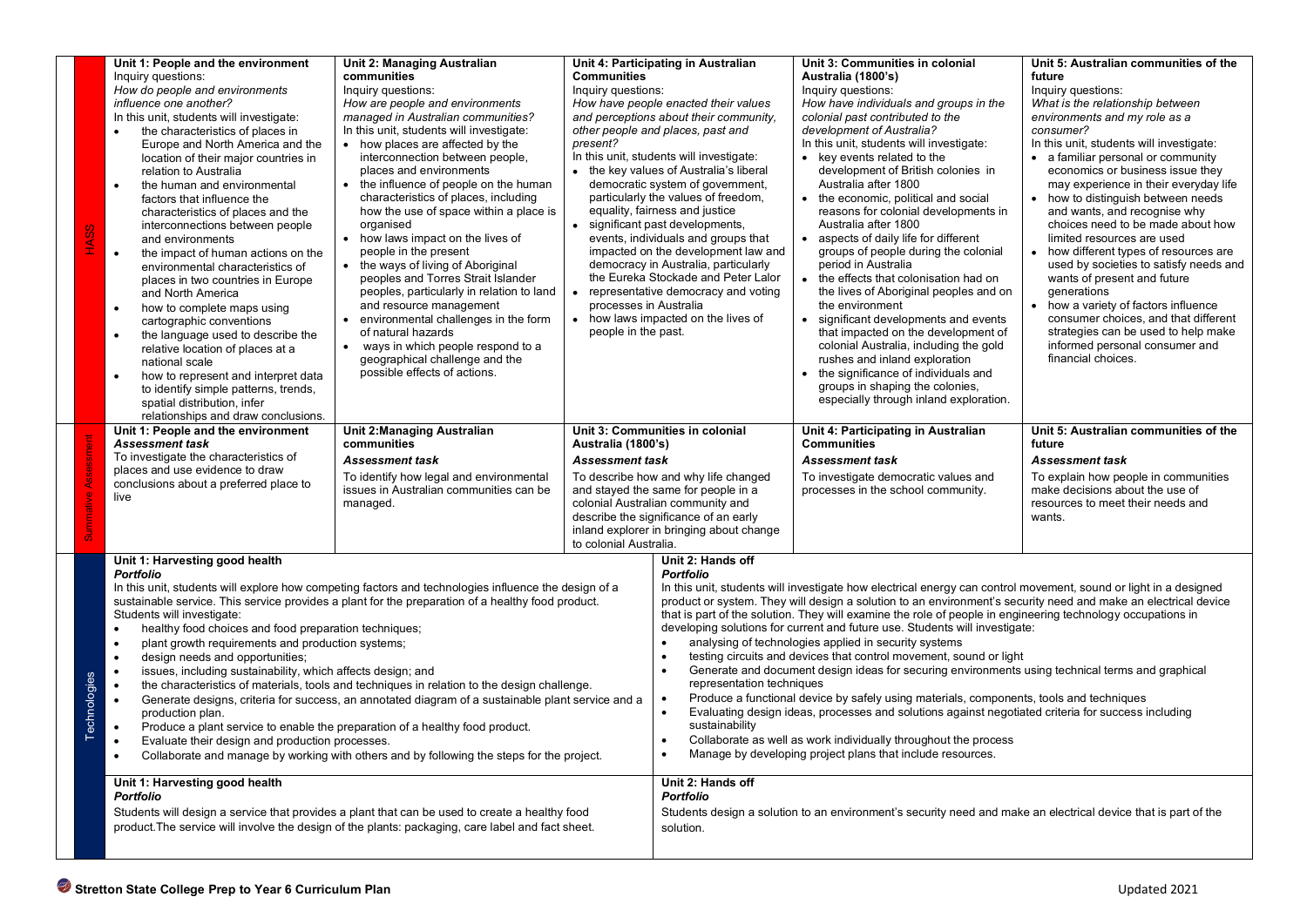| The Arts                                                                                                                                                                                                                                | <b>Visual Arts</b><br>Unit 1 The animal within<br>In this unit, students focus on representation of animals as companion, metaphor, totem and predator.<br>Students will:<br>explore and explain the representation of values and beliefs in sculptural artworks by artists<br>$\bullet$<br>including Aboriginal and Torres Strait Islander peoples and Asian artists and consider this in the<br>development of their own artworks<br>experiment with and use visual conventions and practices (ceramic sculpture, collage, surface<br>$\bullet$<br>manipulation, 3-dimensional form, mixed media) in research and development of individual<br>artworks which express a personal view<br>plan the presentation of sculptural animals to enhance meaning for audience with description of<br>$\bullet$<br>influence and personal view<br>compare visual art conventions and the representation of animals in 3-dimensional artworks from<br>$\bullet$<br>different cultures, times and places and use art terminology to explain the communication of<br>meaning. |                                                                                                                                                                                                                                                                                                 | <b>Media Arts</b><br>Unit 1 Light and shadow<br>In this unit, students shape time and space to explore representations in media art forms.<br>Students will:<br>explore how media artists control form, light and shadow to suggest ideas and point of view about an<br>$\bullet$<br>aspect of their community<br>experiment with media technology and collaborative production processes (film, photography, editing,<br>lighting, video and special effects, sound and text) to create an aesthetic media arts production<br>present productions in digital form to share and discuss similarities and differences in story principles, point<br>of view, genre conventions, movement and lighting<br>explain how the elements of media arts and story principles communicate meaning through comparison of<br>$\bullet$<br>media artworks from Australia, including media artworks of Aboriginal and Torres Strait Islander Peoples. |                                                                                                                                                                                                                                                                        |  |  |
|-----------------------------------------------------------------------------------------------------------------------------------------------------------------------------------------------------------------------------------------|--------------------------------------------------------------------------------------------------------------------------------------------------------------------------------------------------------------------------------------------------------------------------------------------------------------------------------------------------------------------------------------------------------------------------------------------------------------------------------------------------------------------------------------------------------------------------------------------------------------------------------------------------------------------------------------------------------------------------------------------------------------------------------------------------------------------------------------------------------------------------------------------------------------------------------------------------------------------------------------------------------------------------------------------------------------------|-------------------------------------------------------------------------------------------------------------------------------------------------------------------------------------------------------------------------------------------------------------------------------------------------|-----------------------------------------------------------------------------------------------------------------------------------------------------------------------------------------------------------------------------------------------------------------------------------------------------------------------------------------------------------------------------------------------------------------------------------------------------------------------------------------------------------------------------------------------------------------------------------------------------------------------------------------------------------------------------------------------------------------------------------------------------------------------------------------------------------------------------------------------------------------------------------------------------------------------------------------|------------------------------------------------------------------------------------------------------------------------------------------------------------------------------------------------------------------------------------------------------------------------|--|--|
|                                                                                                                                                                                                                                         | Unit 1: The animal within<br>Assessment will gather evidence of the student's ability to:<br>explain how ideas are represented in artworks they view<br>$\bullet$<br>describe the influences of artworks and practices from different cultures, times and places<br>on their art making<br>use visual conventions and visual arts practices to express a personal view in their artworks<br>demonstrate different techniques and processes in planning and making artworks<br>describe how the display of artworks enhances meaning for an audience.<br>Music: Students make and respond to music exploring pieces of music that tell a story, and music that<br>appears in film. In the unit "Going to the Movies" students will explore the musical elements through<br>composing music for a short film, performing and through comparing music from a variety of segments<br>of film.                                                                                                                                                                          |                                                                                                                                                                                                                                                                                                 | Unit 1: Light and shadow<br>Assessment will gather evidence of the student's ability to:<br>explain how points of view, ideas and stories are shaped and portrayed in media artworks they make and<br>$\bullet$<br>share<br>explain how points of view, ideas and stories are shaped and portrayed in media artworks they view<br>$\bullet$<br>explain the purposes and audiences for media artworks made in different cultures, times and places<br>work collaboratively using technologies to make media artworks for specific audiences and purposes using<br>$\bullet$<br>story principles to shape points of view and genre conventions, movements and lighting.                                                                                                                                                                                                                                                                   |                                                                                                                                                                                                                                                                        |  |  |
|                                                                                                                                                                                                                                         |                                                                                                                                                                                                                                                                                                                                                                                                                                                                                                                                                                                                                                                                                                                                                                                                                                                                                                                                                                                                                                                                    |                                                                                                                                                                                                                                                                                                 | Music: Students make and respond to music exploring the music-making of other cultures through their music<br>journal. Students will use aural skills by identifying music from different culture such as Japan, Korea, India,<br>Indonesia and China. They will also compose and perform music from different cultures and develop their<br>knowledge of the musical elements by comparing music from different cultures.                                                                                                                                                                                                                                                                                                                                                                                                                                                                                                              |                                                                                                                                                                                                                                                                        |  |  |
|                                                                                                                                                                                                                                         | <b>Physical Education - Aerobics</b><br>Students develop specialised aerobic skills and create<br>and perform a sequence of these skills to music.                                                                                                                                                                                                                                                                                                                                                                                                                                                                                                                                                                                                                                                                                                                                                                                                                                                                                                                 | <b>Physical Education - Built for B-Ball</b><br>Students explore and describe the key<br>features of health related fitness and the<br>significance of physical activity participation<br>to health and well- being in the context of<br>European Handball.                                     | Physical Education - 'All codes' football<br>Students perform specialised movement skills<br>and propose and combine movement concepts<br>and strategies to achieve movement outcomes<br>in "All codes" football.                                                                                                                                                                                                                                                                                                                                                                                                                                                                                                                                                                                                                                                                                                                       | <b>Physical Education - UNITE - Cricket</b><br>Students work collaboratively and apply concepts of fair play<br>while participating in various movement challenge activities.<br>They use the "UNITE" process to work collaboratively to solve<br>movement challenges. |  |  |
| HPE<br>                                                                                                                                                                                                                                 | Health<br>Unit 1:Emotional interactions<br>Students recognise that emotions and behaviours influence how people interact. They understand that<br>relationships are established and maintained by applying skills. Students identify practices that keep<br>themselves and others safe and well.                                                                                                                                                                                                                                                                                                                                                                                                                                                                                                                                                                                                                                                                                                                                                                   |                                                                                                                                                                                                                                                                                                 | Health<br>Unit 3: Multicultural Australia<br>Students gain an understanding of multiculturalism by examining the changing nature of Australia's cultural<br>identity. They examine how sharing traditional food and physical activities from cultures can support community<br>wellbeing and cultural understanding.                                                                                                                                                                                                                                                                                                                                                                                                                                                                                                                                                                                                                    |                                                                                                                                                                                                                                                                        |  |  |
| Unit 1: Emotional interactions<br>Project/assignment<br>Students complete an assignment. They respond to a series of questions and scenarios about<br>emotional responses and interactions with others. They present a group role-play. |                                                                                                                                                                                                                                                                                                                                                                                                                                                                                                                                                                                                                                                                                                                                                                                                                                                                                                                                                                                                                                                                    | Unit 3: Multicultural Australia<br><b>Collection of work</b><br>Students complete a series of tasks relating to a cultural identity and physical activity supporting community<br>wellbeing and cultural understanding. These tasks will be recorded and compiled to form a collection of work. |                                                                                                                                                                                                                                                                                                                                                                                                                                                                                                                                                                                                                                                                                                                                                                                                                                                                                                                                         |                                                                                                                                                                                                                                                                        |  |  |
|                                                                                                                                                                                                                                         |                                                                                                                                                                                                                                                                                                                                                                                                                                                                                                                                                                                                                                                                                                                                                                                                                                                                                                                                                                                                                                                                    |                                                                                                                                                                                                                                                                                                 |                                                                                                                                                                                                                                                                                                                                                                                                                                                                                                                                                                                                                                                                                                                                                                                                                                                                                                                                         |                                                                                                                                                                                                                                                                        |  |  |
|                                                                                                                                                                                                                                         | Stretton State College Prep to Year 6 Curriculum Plan                                                                                                                                                                                                                                                                                                                                                                                                                                                                                                                                                                                                                                                                                                                                                                                                                                                                                                                                                                                                              |                                                                                                                                                                                                                                                                                                 |                                                                                                                                                                                                                                                                                                                                                                                                                                                                                                                                                                                                                                                                                                                                                                                                                                                                                                                                         | Updated 2021                                                                                                                                                                                                                                                           |  |  |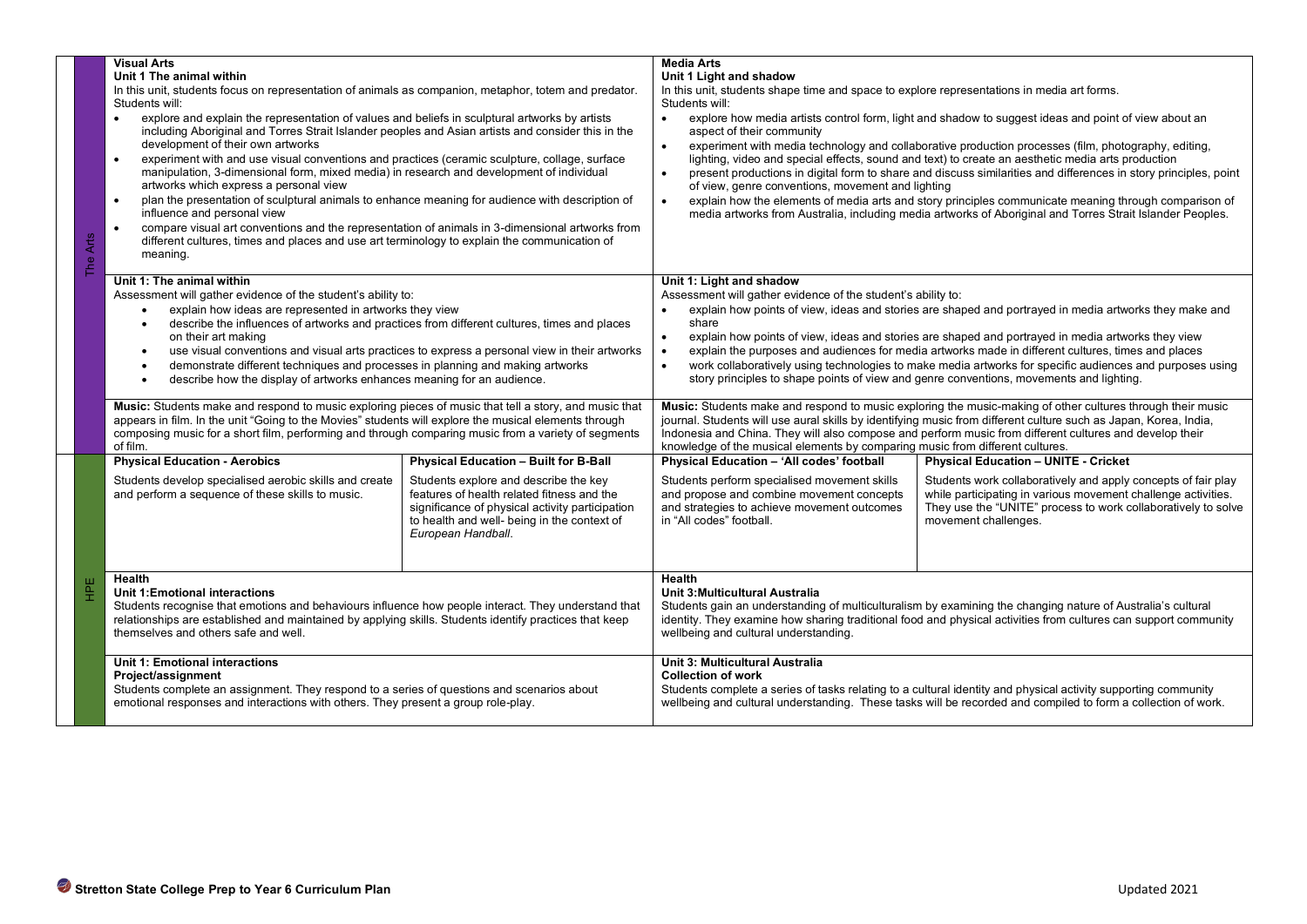| Year 6              |                                                                                                                                                                                                                                                                                                                                                                                                                                                                                                               |                                                                                                                                                                                                                                                                                                                                                                                                                                                                                                                                                                                                                                                                                                                                                      |                                                                                                                                                                                                                                                                                                                                                                                                                                                                                                                                                                                                                                                                                                                                                                      |                                                                                                                                                                                                                                                                                                                                                                                                                                                                                                                                                                                                                                                                                                                                        |  |  |
|---------------------|---------------------------------------------------------------------------------------------------------------------------------------------------------------------------------------------------------------------------------------------------------------------------------------------------------------------------------------------------------------------------------------------------------------------------------------------------------------------------------------------------------------|------------------------------------------------------------------------------------------------------------------------------------------------------------------------------------------------------------------------------------------------------------------------------------------------------------------------------------------------------------------------------------------------------------------------------------------------------------------------------------------------------------------------------------------------------------------------------------------------------------------------------------------------------------------------------------------------------------------------------------------------------|----------------------------------------------------------------------------------------------------------------------------------------------------------------------------------------------------------------------------------------------------------------------------------------------------------------------------------------------------------------------------------------------------------------------------------------------------------------------------------------------------------------------------------------------------------------------------------------------------------------------------------------------------------------------------------------------------------------------------------------------------------------------|----------------------------------------------------------------------------------------------------------------------------------------------------------------------------------------------------------------------------------------------------------------------------------------------------------------------------------------------------------------------------------------------------------------------------------------------------------------------------------------------------------------------------------------------------------------------------------------------------------------------------------------------------------------------------------------------------------------------------------------|--|--|
|                     | Term 1                                                                                                                                                                                                                                                                                                                                                                                                                                                                                                        | Term 2                                                                                                                                                                                                                                                                                                                                                                                                                                                                                                                                                                                                                                                                                                                                               | Term <sub>3</sub>                                                                                                                                                                                                                                                                                                                                                                                                                                                                                                                                                                                                                                                                                                                                                    | Term 4                                                                                                                                                                                                                                                                                                                                                                                                                                                                                                                                                                                                                                                                                                                                 |  |  |
| English             | <b>Short stories</b><br>Students listen to and read short stories by different<br>authors. They investigate the ways authors use text<br>structure, language features and strategies to create<br>humorous effects. Students complete a<br>comprehension task about a particular short story<br>and other short stories they have read. They write a<br>short story about a character that faces a conflict.<br>Students also reflect on the writing process when<br>making and explaining editorial choices. | Examining advertising in the media<br>Students read, view and listen to<br>advertisements in print and digital media.<br>They understand how language and text<br>features can be combined for persuasive<br>effect. They demonstrate their understanding<br>of advertising texts' persuasive features<br>through the creation of their own digital<br>multimodal advertisement and an explanation<br>of creative choices.<br>Exploring news reports in the media<br>Students listen to, read and view a variety of<br>news reports from television, radio and the<br>internet. Students identify and analyse bias in<br>media reports. They evaluate the<br>effectiveness of language devices that<br>represent ideas and events with the intent to | Interpreting literary texts<br>Students listen to, read and view extracts from<br>literary texts set in earlier times. They demonstrate<br>their understanding of how the events and<br>characters are created within historical contexts.<br>They create a literary text that establishes time and<br>place for the reader and explores personal<br>experiences.<br>Exploring literary texts by the same author<br>Students listen to and read novels by the same<br>author to identify language choices and author<br>strategies used to influence the reader. They<br>compare two novels by the same author to identify<br>aspects of author style. Students prepare a<br>response analysing author style in the novel, and<br>participate in a panel discussion. | <b>Comparing texts</b><br>Students listen to, read, view and analyse literary and<br>informative texts on the same topic. Students explore and<br>evaluate how topics and messages are conveyed through<br>both literary (imaginative) and informative texts, including<br>digital texts. Students identify the author's purpose and<br>analyse similarities and differences in texts. They compare<br>and analyse the effectiveness of each text in its ability to<br>deliver a message. They write arguments persuading<br>others to a particular point of view using specific structural<br>and language features studied during the unit. Students<br>transform an informative text into a literary text for younger<br>audiences. |  |  |
| ssment<br>Summative | Unit 1:<br>Writing a short story<br>Written<br>Students write an imaginative and entertaining short<br>story about a character who faces a conflict and<br>explain editorial choices.                                                                                                                                                                                                                                                                                                                         | influence an audience. They create a written<br>response to a news report.<br>Unit 2: Create a multimodal advertisement<br>Poster/multimodal presentation<br>Students create a multimodal advertisement<br>and explain how it persuades the viewer.<br>Unit 3: Evaluation of a news report<br>(interview transcript)<br>Written<br>Students evaluate the use of language in a<br>news report (interview transcript) that<br>influences the audience to accept a particular<br>point of view about a topic.                                                                                                                                                                                                                                           | Unit 6: Arguing a point of view<br>Informative response - written<br>Students argue a point of view about the<br>effectiveness of literary and informative texts in<br>conveying their message.<br>Unit 4: A letter in the past<br>Informative response - written<br>Students write a letter to a student in the past to<br>evoke a sense of time and place                                                                                                                                                                                                                                                                                                                                                                                                          | Unit 5: Panel discussion<br>Oral<br>Students participate in a panel discussion to analyse and<br>evaluate the style of an individual author.                                                                                                                                                                                                                                                                                                                                                                                                                                                                                                                                                                                           |  |  |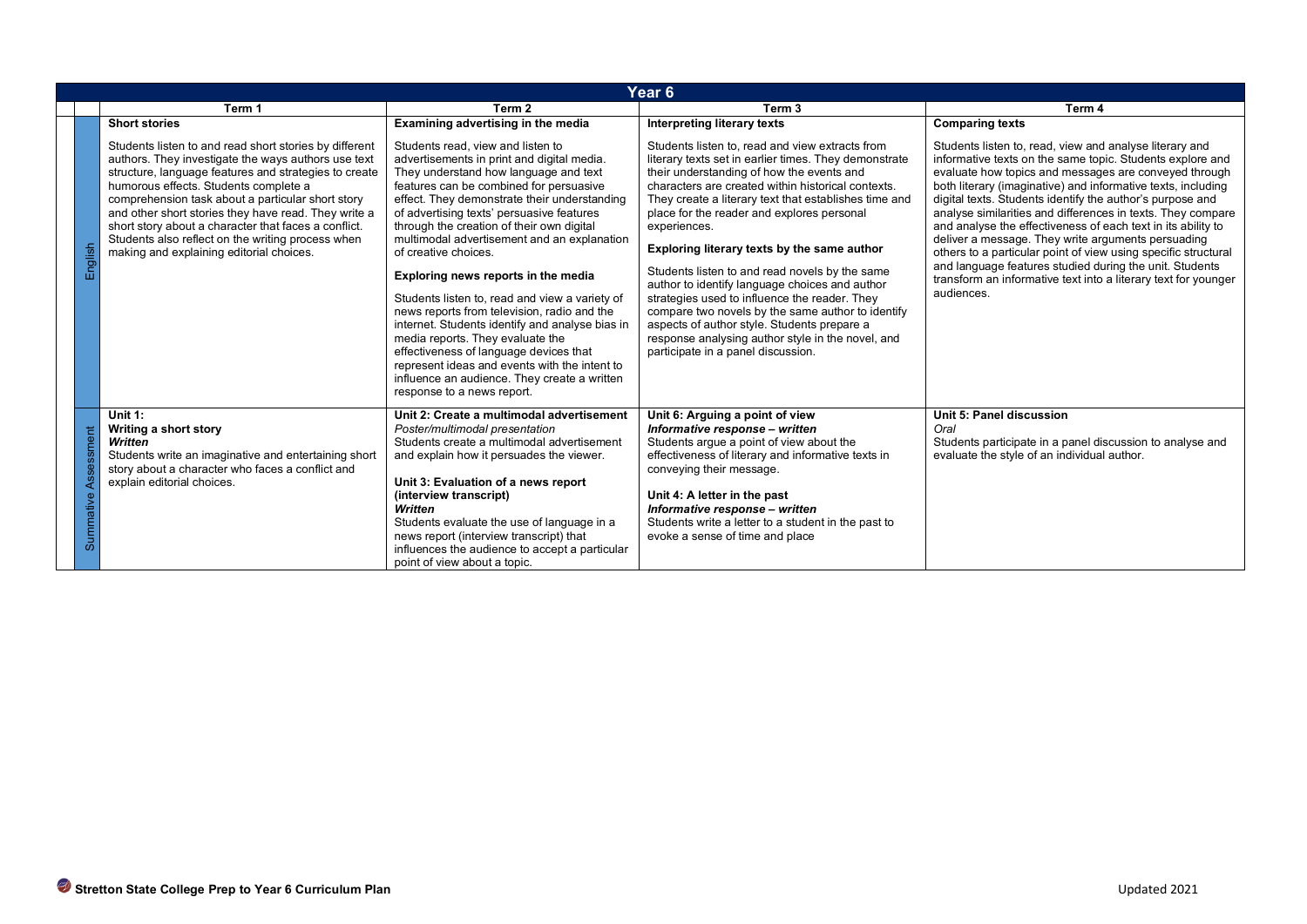|              | Unit 1                                                                                                                                                                                                                                                                                                                                                                                                                                                                                                                                                                                                                                                                                                                                                                                                                                                                                                                                                                                                                                                                                 | Unit 2                                                                                                                                                                                                                                                                                                                                                                                                                                                                                                                                                                                                                                                                                                                                                                                                                                                                                                                                                                                                                                                                                                                                                                                                                                                                                                                                                                             | Unit 3                                                                                                                                                                                                                                                                                                                                                                                                                                                                                                                                                                                                                                                                                                                                                                                                                                                                                                                                                                                                                                                                                                                                                                                                                                                                                                                    | Unit 4                                                                                                                                                                                                                                                                                                                                                                                                                                                                                                                                                                                                                                                                                                                                                                                                                                              |  |  |  |
|--------------|----------------------------------------------------------------------------------------------------------------------------------------------------------------------------------------------------------------------------------------------------------------------------------------------------------------------------------------------------------------------------------------------------------------------------------------------------------------------------------------------------------------------------------------------------------------------------------------------------------------------------------------------------------------------------------------------------------------------------------------------------------------------------------------------------------------------------------------------------------------------------------------------------------------------------------------------------------------------------------------------------------------------------------------------------------------------------------------|------------------------------------------------------------------------------------------------------------------------------------------------------------------------------------------------------------------------------------------------------------------------------------------------------------------------------------------------------------------------------------------------------------------------------------------------------------------------------------------------------------------------------------------------------------------------------------------------------------------------------------------------------------------------------------------------------------------------------------------------------------------------------------------------------------------------------------------------------------------------------------------------------------------------------------------------------------------------------------------------------------------------------------------------------------------------------------------------------------------------------------------------------------------------------------------------------------------------------------------------------------------------------------------------------------------------------------------------------------------------------------|---------------------------------------------------------------------------------------------------------------------------------------------------------------------------------------------------------------------------------------------------------------------------------------------------------------------------------------------------------------------------------------------------------------------------------------------------------------------------------------------------------------------------------------------------------------------------------------------------------------------------------------------------------------------------------------------------------------------------------------------------------------------------------------------------------------------------------------------------------------------------------------------------------------------------------------------------------------------------------------------------------------------------------------------------------------------------------------------------------------------------------------------------------------------------------------------------------------------------------------------------------------------------------------------------------------------------|-----------------------------------------------------------------------------------------------------------------------------------------------------------------------------------------------------------------------------------------------------------------------------------------------------------------------------------------------------------------------------------------------------------------------------------------------------------------------------------------------------------------------------------------------------------------------------------------------------------------------------------------------------------------------------------------------------------------------------------------------------------------------------------------------------------------------------------------------------|--|--|--|
|              | Students develop understandings of:                                                                                                                                                                                                                                                                                                                                                                                                                                                                                                                                                                                                                                                                                                                                                                                                                                                                                                                                                                                                                                                    | Students develop understandings of:                                                                                                                                                                                                                                                                                                                                                                                                                                                                                                                                                                                                                                                                                                                                                                                                                                                                                                                                                                                                                                                                                                                                                                                                                                                                                                                                                | Students develop understandings of:                                                                                                                                                                                                                                                                                                                                                                                                                                                                                                                                                                                                                                                                                                                                                                                                                                                                                                                                                                                                                                                                                                                                                                                                                                                                                       | Students develop understandings of:                                                                                                                                                                                                                                                                                                                                                                                                                                                                                                                                                                                                                                                                                                                                                                                                                 |  |  |  |
| Mathematics  | • Number and place value -, solve problems using<br>the order of operations, solve multiplication and<br>division problems using a written algorithm. Select<br>and apply mental and written strategies to<br>problems involving all four operations, compare<br>and order positive and negative integers.<br>• Fractions and decimals - Order and compare<br>fractions with related denominators, add and<br>subtract fractions with related denominators.<br>calculate the fraction of a given quantity and solve<br>problems involving the addition and subtraction of<br>fractions<br>• Shape - problem solve and reason to create nets<br>and construct models of simple prisms and<br>pyramids.<br>• Location and transformation - identify the four<br>quadrants on a Cartesian plane, plot and locate<br>ordered pairs in all four quadrants, apply one-<br>step transformations and describe combinations<br>of translations, reflections and rotations.<br>• Location and transformation - apply translations,<br>reflections and rotations to create symmetrical<br>shapes. | • Number and place value - identify and<br>describe properties of prime, composite,<br>square and triangular numbers, multiply<br>and divide using written methods including<br>a standard algorithm, solve problems<br>involving all four operations with whole<br>numbers.<br>• Fractions and decimals - add, subtract and<br>multiply decimals, divide decimals by whole<br>numbers, calculate a fraction of a quantity<br>and percentage discount, compare and<br>evaluate shopping options.<br>• Money and financial mathematics - connect<br>fractions and percentage, calculate<br>percentages and discounts, calculate<br>discounts of 10%, 25% and 50% on sale<br>items.<br>• Data representation and interpretation -<br>Revise different types of data displays,<br>interpret data displays, investigate the<br>similarities and differences between<br>different data displays, identify the purpose<br>and use of different displays and identify<br>the difference between categorical and<br>numerical data. Compare primary and<br>secondary data, source secondary data,<br>explore data displays in the media, problem<br>solve and reason by interpreting secondary<br>data.<br>• Using units of measurement - connect<br>decimals to the metric system, convert<br>between units of measure, compare length<br>and solve problems involving length and<br>area | • Number and place value - solve problems using<br>the order of operations, solve multiplication and<br>division problems using a written algorithm. Select<br>and apply mental and written strategies to<br>problems involving all four operations.<br>• Fractions and decimals - add and subtract<br>fractions with related denominators, calculate a<br>fraction of a quantity, multiply and divide decimals<br>by powers of ten, add and subtract decimals,<br>multiply decimals by whole numbers, divide<br>numbers that result in tenths and hundredths, and<br>solve problems involving fractions and decimals.<br>Order and compare fractions with related<br>denominators and locate them on a number line.<br>• Patterns and algebra – represent number patterns<br>in a table and graphically, use rules to continue<br>patterns, write a rule to describe a pattern, apply<br>the rule to find the value of unknown terms<br>• Geometric reasoning - make generalisations<br>about angles on a straight line, angles at a point<br>and vertically opposite angles, and use these<br>generalisations to find unknown angles. Measure<br>and describe angles, apply generalisations about<br>angles on a straight line, angles at a point and<br>vertically opposite angles and apply in real-life<br>contexts. | • Number and place value -solve problems using the<br>order of operations, solve multiplication and division<br>problems using a written algorithm.<br>• Fractions and decimals - add, subtract and multiply<br>decimals, divide decimals by whole numbers, calculate<br>a fraction of a quantity.<br>• Chance - Represent the probability of outcomes as a<br>fraction or decimal and conduct chance experiments.<br>Conduct chance experiments, record data in a<br>frequency table, calculate relative frequency, write<br>probability as a fraction, decimal or percent, compare<br>observed and expected frequencies.<br>• Using units of measurement - make connections<br>between volume and capacity<br>• Using units of measurement - solve problems involving<br>the comparison of lengths and areas, and interpret and<br>use timetables |  |  |  |
| essment<br>ā | Unit 1: Number<br>Exam<br>Students solve problems involving the addition and<br>subtraction of related fractions. They add and<br>subtract decimals, write and apply the correct use of<br>brackets and order of operations in number<br>sentences<br>Unit 1: 3D Structures<br>Investigation<br>Students use simple strategies to create a 3D<br>structure.<br>Unit 1: Locating Integers and describing<br>transformations<br>Exam<br>Students describe the use of integers in everyday<br>contexts and locate integers on a number line They<br>locate an ordered pair in any one of the four<br>quadrants on the Cartesian plane and describe<br>combinations of transformations                                                                                                                                                                                                                                                                                                                                                                                                     | Unit 2: Interpreting and comparing data<br>displays<br>Investigation/Exam<br>Students interpret and compare data<br>displays.<br>Unit 2: Number Identifying number<br>properties and calculating percentage<br>discounts<br>Exam<br>Students recognise the properties of prime,<br>composite, square and triangular numbers.<br>They solve problems involving division and<br>multiplication and calculate common<br>percentage discounts on sale items. Students<br>connect fractions, decimals and percentages.<br>Unit 2: Measurement -<br>Length, Area, Perimeter<br>Exam<br>Students use simple strategies to reason and<br>solve measurement problems                                                                                                                                                                                                                                                                                                                                                                                                                                                                                                                                                                                                                                                                                                                        | Unit 3: Calculating fractions and decimals<br>Exam<br>Students locate fractions on a number line and<br>solve problems involving the addition and<br>subtraction of related fractions. They calculate a<br>simple fraction of a quantity and describe rules for<br>sequences, involving fractions and decimals.<br>Students perform calculations on decimals<br>including multiplying and dividing by powers of 10<br>Unit 3: Investigating angles<br>Exam<br>Students find unknown angles using the<br>relationships between angles on a straight line,<br>vertically opposite angles and angles at a point<br>Unit 3: Problem Solving<br>Exam<br>Students use efficient strategies to problem solve<br>involving the four operations                                                                                                                                                                                                                                                                                                                                                                                                                                                                                                                                                                                    | Unit 4: Chance<br>Describing probabilities and comparing frequencies<br>Investigation<br>Students compare observed and expected frequencies<br>and write probabilities as fractions, decimals and<br>percentages.<br>Unit 4: Measurement<br>Exam<br>Students make connections between capacity and<br>volume. They convert between metric units and choose<br>appropriate units of measurement.<br>Unit 4: Interpreting and using timetables<br>Exam<br>Students interpret and use timetables to determine a travel<br>schedule.                                                                                                                                                                                                                                                                                                                    |  |  |  |
|              | Stretton State College Prep to Year 6 Curriculum Plan<br>Updated 2021                                                                                                                                                                                                                                                                                                                                                                                                                                                                                                                                                                                                                                                                                                                                                                                                                                                                                                                                                                                                                  |                                                                                                                                                                                                                                                                                                                                                                                                                                                                                                                                                                                                                                                                                                                                                                                                                                                                                                                                                                                                                                                                                                                                                                                                                                                                                                                                                                                    |                                                                                                                                                                                                                                                                                                                                                                                                                                                                                                                                                                                                                                                                                                                                                                                                                                                                                                                                                                                                                                                                                                                                                                                                                                                                                                                           |                                                                                                                                                                                                                                                                                                                                                                                                                                                                                                                                                                                                                                                                                                                                                                                                                                                     |  |  |  |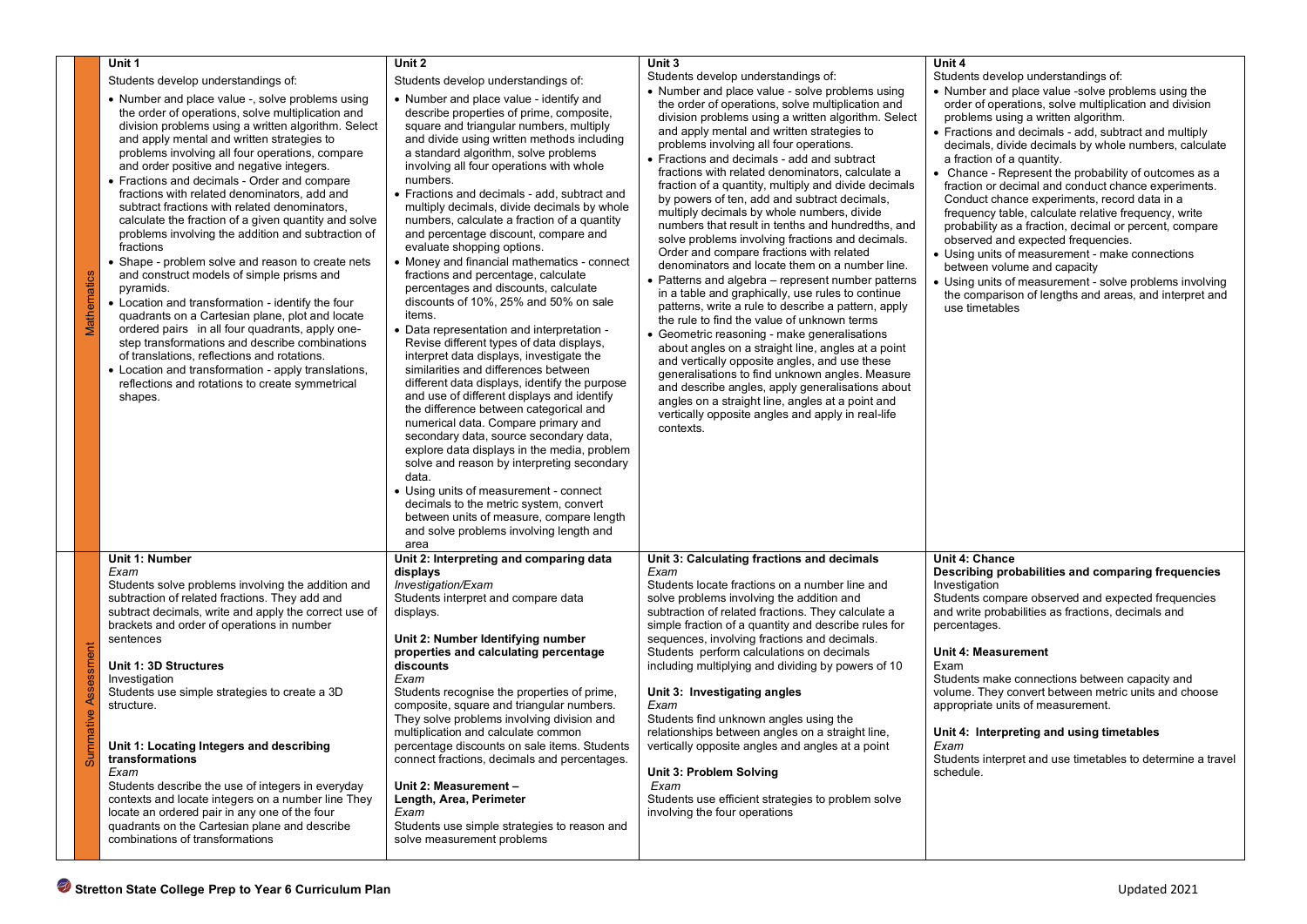|                      | Unit 1: Making changes                                                                                                                                                                                                                                                                                                                                                                                                                                                                                                                                                                                                                     | Unit 2: Energy and electricity                                                                                                                                                                                                                                                                                                                                                                                                                                                                                                                                                                                                                                                                                                                                           | Unit 3: Our changing world                                                                                                                                                                                                                                                                                                                                                                                                                                                                                                                                                                                                                                                                                                                                             | Unit 4: Life on Earth                                                                                                                                                                                                                                                                                                                                                                                                                                                                                                                                                                                                                                             |  |  |
|----------------------|--------------------------------------------------------------------------------------------------------------------------------------------------------------------------------------------------------------------------------------------------------------------------------------------------------------------------------------------------------------------------------------------------------------------------------------------------------------------------------------------------------------------------------------------------------------------------------------------------------------------------------------------|--------------------------------------------------------------------------------------------------------------------------------------------------------------------------------------------------------------------------------------------------------------------------------------------------------------------------------------------------------------------------------------------------------------------------------------------------------------------------------------------------------------------------------------------------------------------------------------------------------------------------------------------------------------------------------------------------------------------------------------------------------------------------|------------------------------------------------------------------------------------------------------------------------------------------------------------------------------------------------------------------------------------------------------------------------------------------------------------------------------------------------------------------------------------------------------------------------------------------------------------------------------------------------------------------------------------------------------------------------------------------------------------------------------------------------------------------------------------------------------------------------------------------------------------------------|-------------------------------------------------------------------------------------------------------------------------------------------------------------------------------------------------------------------------------------------------------------------------------------------------------------------------------------------------------------------------------------------------------------------------------------------------------------------------------------------------------------------------------------------------------------------------------------------------------------------------------------------------------------------|--|--|
| <b>Science</b>       | Students investigate changes that can be made to<br>materials and how these changes are classified as<br>reversible or irreversible. They plan investigation<br>methods using fair testing to answer questions.<br>Students identify and assess risks, make<br>observations, accurately record data and develop<br>explanations. They suggest improvements, which<br>can be made to their methods to improve<br>investigations. Students explore the effects of<br>reversible and irreversible changes in everyday<br>materials and how this scientific understanding is<br>used to solve problems that directly affect people's<br>lives. | Students investigate electrical circuits as a<br>means of transferring and transforming<br>electricity. They design and construct<br>electrical circuits to make observations,<br>develop explanations and perform specific<br>tasks, using materials and equipment safely.<br>Students explore how energy from a variety<br>of sources can be used to generate electricity<br>and identify energy transformations<br>associated with different methods of<br>electricity production. They identify where<br>scientific understanding and discoveries<br>related to the production and use of electricity<br>have, affected people's lives. They evaluate<br>personal and community decisions related to<br>use of different energy sources and their<br>sustainability. | Students explore how sudden geological changes<br>and extreme weather events can affect Earth's<br>surface. They consider the effects of earthquakes<br>and volcanoes on the Earth's surface and how<br>communities are affected by these events. They<br>gather, record and interpret data relating to weather<br>and weather events. Students explore the ways in<br>which scientists are assisted by the observations of<br>people from other cultures, including those<br>throughout Asia. Students construct representations<br>of cyclones and evaluate community and personal<br>decisions related to preparation for natural<br>disasters. They investigate how predictions<br>regarding the course of tropical cyclones can be<br>improved by gathering data. | Students explore the environmental conditions that affect<br>the growth and survival of living things. They use<br>simulations to plan and conduct fair tests and analyse the<br>results of these tests. Students pose questions, plan and<br>conduct investigations into the environmental factors that<br>affect the growth of living things. They gather, record and<br>interpret observations relating to their investigations.<br>Students consider human impact on the environment and<br>how science knowledge can be used to inform personal<br>and community decisions. They recommend actions to<br>develop environments for native plants and animals. |  |  |
| Summative Assessment | Unit 1: Testing change: Reversible or<br>irreversible?<br><b>Experimental investigation</b><br>Students plan and conduct an investigation into<br>reversible and irreversible changes, including<br>identifying variables to be changed and measured,<br>describing potential safety risks, identifying<br>improvements to methods and constructing texts to<br>communicate ideas, methods and findings                                                                                                                                                                                                                                    | Unit 2: Analysing energy and electricity<br>Supervised assessment<br>Students analyse requirements for the<br>transfer of electricity in a circuit and describe<br>how energy can be transformed from one<br>form to another to generate electricity.<br>Students explain how scientific knowledge is<br>used to assess energy sources selected for a<br>specific purpose.                                                                                                                                                                                                                                                                                                                                                                                               | Unit 3: Explaining natural events and change<br>Exam<br>Students explain how natural events cause rapid<br>changes to the Earth's surface and identify<br>contributions to the development of science by<br>people from a range of cultures. They identify how<br>research can improve data.                                                                                                                                                                                                                                                                                                                                                                                                                                                                           | Unit 4: Investigating mouldy bread<br>Experimental investigation<br>Students develop an investigable question and design an<br>investigation into simple cause-and-effect relationships<br>including identifying variables to be changed and<br>measured and potential safety risks. They collect,<br>organise and interpret data to identify environmental<br>factors that contribute to mould growth in bread and<br>explain how scientific knowledge helps to solve problems.                                                                                                                                                                                  |  |  |
|                      |                                                                                                                                                                                                                                                                                                                                                                                                                                                                                                                                                                                                                                            |                                                                                                                                                                                                                                                                                                                                                                                                                                                                                                                                                                                                                                                                                                                                                                          |                                                                                                                                                                                                                                                                                                                                                                                                                                                                                                                                                                                                                                                                                                                                                                        |                                                                                                                                                                                                                                                                                                                                                                                                                                                                                                                                                                                                                                                                   |  |  |
|                      |                                                                                                                                                                                                                                                                                                                                                                                                                                                                                                                                                                                                                                            |                                                                                                                                                                                                                                                                                                                                                                                                                                                                                                                                                                                                                                                                                                                                                                          |                                                                                                                                                                                                                                                                                                                                                                                                                                                                                                                                                                                                                                                                                                                                                                        |                                                                                                                                                                                                                                                                                                                                                                                                                                                                                                                                                                                                                                                                   |  |  |
|                      |                                                                                                                                                                                                                                                                                                                                                                                                                                                                                                                                                                                                                                            |                                                                                                                                                                                                                                                                                                                                                                                                                                                                                                                                                                                                                                                                                                                                                                          |                                                                                                                                                                                                                                                                                                                                                                                                                                                                                                                                                                                                                                                                                                                                                                        |                                                                                                                                                                                                                                                                                                                                                                                                                                                                                                                                                                                                                                                                   |  |  |
|                      | Stretton State College Prep to Year 6 Curriculum Plan<br>Updated 2021                                                                                                                                                                                                                                                                                                                                                                                                                                                                                                                                                                      |                                                                                                                                                                                                                                                                                                                                                                                                                                                                                                                                                                                                                                                                                                                                                                          |                                                                                                                                                                                                                                                                                                                                                                                                                                                                                                                                                                                                                                                                                                                                                                        |                                                                                                                                                                                                                                                                                                                                                                                                                                                                                                                                                                                                                                                                   |  |  |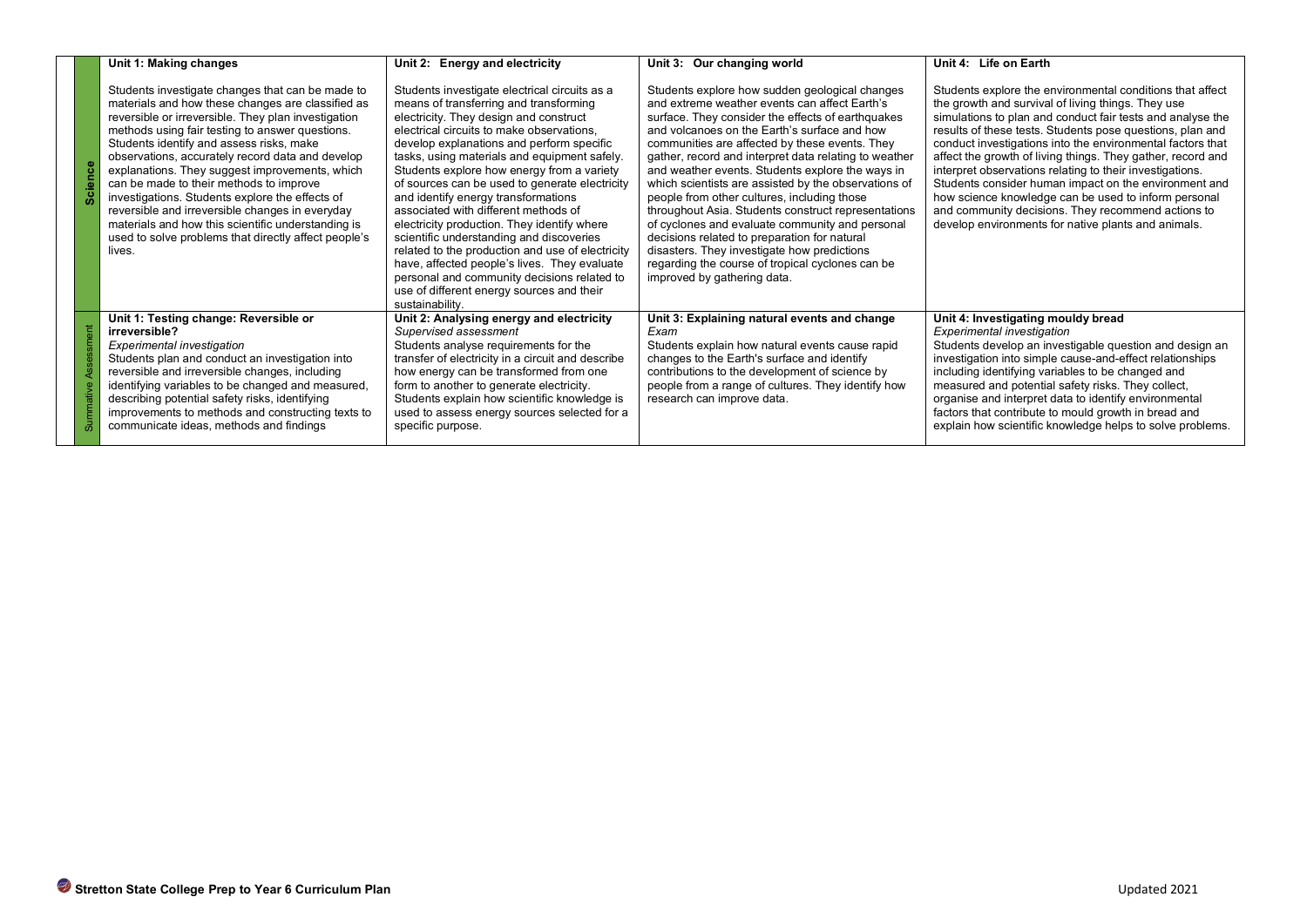| <b>HASS</b> | Unit 1: Australia in a diverse world<br>Inquiry questions:<br>How do places, people and cultures differ<br>across the world?<br>In this unit, students:<br>examine the geographical diversity of<br>$\bullet$<br>the Asia region and the location of its<br>major countries in relation to Australia<br>investigate differences in the<br>$\bullet$<br>economic, demographic and social<br>characteristics of countries across the<br>world<br>consider the world's cultural diversity,<br>$\bullet$<br>including that of its indigenous peoples<br>identify Australia's connections with<br>$\bullet$<br>other countries<br>organise and represent data in large-<br>$\bullet$<br>and small-scale maps using<br>appropriate conventions<br>$\bullet$<br>interpret data to identify, describe and<br>compare distributions, patterns and<br>trends in the diverse characteristics of<br>places<br>present ideas, findings, viewpoints and<br>$\bullet$<br>conclusions in a range of<br>communication forms that incorporate<br>source materials, mapping,<br>communication conventions and<br>discipline-specific terms. | Unit 2: Australia's global<br>connections<br>Inquiry questions:<br>How do Australia's global connections<br>influence my role as a global citizen?<br>In this unit, students:<br>$\bullet$<br>identify how Australia's<br>connections with other countries<br>change people and places<br>recognise the effects that people's<br>$\bullet$<br>connections with, and proximity to,<br>places throughout the world have<br>on shaping their awareness and<br>opinion of those places<br>develop appropriate questions to<br>$\bullet$<br>frame an investigation<br>locate and collect useful data and<br>information from primary and<br>secondary sources<br>organise and represent data in a<br>range of formats, using<br>appropriate conventions<br>interpret data to identify, patterns<br>$\bullet$<br>and trends, and to infer<br>relationships<br>identify different points of view and<br>solutions to an issue<br>reflect on their learning to propose<br>action in response to an issue or<br>challenge and describe the<br>probable effects of their proposal<br>present ideas, findings, viewpoints<br>and conclusions in a range of<br>communication forms that<br>incorporate source materials,<br>graphing, communication<br>conventions and discipline-specific<br>terms | my community<br>Inquiry questions:<br>environment?<br>In this unit, students:<br>$\bullet$<br>$\bullet$<br>$\bullet$<br>$\bullet$<br>$\bullet$ | Unit 3: Making decisions to benefit<br>How can resources be used to benefit<br>individuals, the community and the<br>investigate a familiar community or<br>regional economics or business<br>issue that may affect the individual<br>or the local community<br>examine how the concept of<br>opportunity cost involves choices<br>about the alternative use of<br>resources and the need to<br>consider trade-offs<br>identify the effect that consumer<br>and financial decisions can have<br>on the individual, the broader<br>community and the environment<br>recognise the reasons businesses<br>exist and the different ways they<br>provide goods and service<br>present ideas, findings, viewpoints<br>and conclusions in a range of<br>communication forms that<br>incorporate source materials,<br>communication conventions and<br>discipline-specific terms.<br>communication conventions and<br>discipline-specific terms | Unit 4: Australia in the past<br>Inquiry questions:<br>How have key figures, events and<br>values shaped Australian society, its<br>system of government and citizenship?<br>In this unit, students:<br>examine the key figures, events<br>$\bullet$<br>and ideas that led to Australia's<br><b>Federation and Constitution</b><br>recognise the contribution of<br>$\bullet$<br>individuals and groups to the<br>development of Australian society<br>since Federation<br>investigate the key institutions,<br>$\bullet$<br>people and processes of<br>Australia's democratic and legal<br>system<br>locate, collect and interpret<br>$\bullet$<br>information from primary sources<br>sequence information about<br>$\bullet$<br>events and the lives of individuals<br>in chronological order<br>reflect on their learning to propose<br>$\bullet$<br>action in response to an issue or<br>challenge and describe the<br>probable effects of their proposal<br>present ideas, findings, viewpoints<br>$\bullet$<br>and conclusions in a range of<br>communication forms that<br>incorporate source materials,<br>graphing, communication<br>conventions and discipline-specific<br>terms. | Unit 5: Australians as citizens<br>Inquiry questions:<br>What does it mean to be an Australian<br>citizen?<br>How have experiences of democracy<br>and citizenship differed between groups<br>over time and place, including those<br>from and in Asia?<br>In this unit, students:<br>• recognise the responsibilities of<br>electors and representatives in<br>Australia's democracy<br>consider the shared values, right and<br>$\bullet$<br>responsibilities of Australian<br>citizenship and obligations that<br>people may have as global citizens<br>identify different points of view and<br>$\bullet$<br>solutions to an issue<br>generate alternative responses to an<br>$\bullet$<br>issue, use criteria to make decisions<br>and identify the advantages and<br>disadvantages of preferring one<br>decision over others<br>examine continuities and changes in<br>the experiences of Australian<br>democracy and citizenship, including<br>the status and rights of Aboriginal<br>and Torres Strait Islander Peoples,<br>women and children<br>investigate stories of groups of<br>$\bullet$<br>people who migrated to Australia<br>since Federation<br>• sequence information about events<br>and represent time by creating<br>timelines<br>present ideas, findings, viewpoints<br>and conclusions in a range of<br>communication forms that<br>incorporate source materials. |  |
|-------------|--------------------------------------------------------------------------------------------------------------------------------------------------------------------------------------------------------------------------------------------------------------------------------------------------------------------------------------------------------------------------------------------------------------------------------------------------------------------------------------------------------------------------------------------------------------------------------------------------------------------------------------------------------------------------------------------------------------------------------------------------------------------------------------------------------------------------------------------------------------------------------------------------------------------------------------------------------------------------------------------------------------------------------------------------------------------------------------------------------------------------|-----------------------------------------------------------------------------------------------------------------------------------------------------------------------------------------------------------------------------------------------------------------------------------------------------------------------------------------------------------------------------------------------------------------------------------------------------------------------------------------------------------------------------------------------------------------------------------------------------------------------------------------------------------------------------------------------------------------------------------------------------------------------------------------------------------------------------------------------------------------------------------------------------------------------------------------------------------------------------------------------------------------------------------------------------------------------------------------------------------------------------------------------------------------------------------------------------------------------------------------------------------------------------------------|------------------------------------------------------------------------------------------------------------------------------------------------|-----------------------------------------------------------------------------------------------------------------------------------------------------------------------------------------------------------------------------------------------------------------------------------------------------------------------------------------------------------------------------------------------------------------------------------------------------------------------------------------------------------------------------------------------------------------------------------------------------------------------------------------------------------------------------------------------------------------------------------------------------------------------------------------------------------------------------------------------------------------------------------------------------------------------------------------|----------------------------------------------------------------------------------------------------------------------------------------------------------------------------------------------------------------------------------------------------------------------------------------------------------------------------------------------------------------------------------------------------------------------------------------------------------------------------------------------------------------------------------------------------------------------------------------------------------------------------------------------------------------------------------------------------------------------------------------------------------------------------------------------------------------------------------------------------------------------------------------------------------------------------------------------------------------------------------------------------------------------------------------------------------------------------------------------------------------------------------------------------------------------------------------------|--------------------------------------------------------------------------------------------------------------------------------------------------------------------------------------------------------------------------------------------------------------------------------------------------------------------------------------------------------------------------------------------------------------------------------------------------------------------------------------------------------------------------------------------------------------------------------------------------------------------------------------------------------------------------------------------------------------------------------------------------------------------------------------------------------------------------------------------------------------------------------------------------------------------------------------------------------------------------------------------------------------------------------------------------------------------------------------------------------------------------------------------------------------------------------------------------------------------------------------------------------------------------------------------------------------------------------------------------------------------------------------------|--|
|             | Unit 1: Australia in a diverse world<br><b>Assessment task</b><br>To demonstrate an understanding of the<br>diversity of places by representing and<br>interpreting data and information in a variety<br>of forms.                                                                                                                                                                                                                                                                                                                                                                                                                                                                                                                                                                                                                                                                                                                                                                                                                                                                                                       | Unit 2: Australia's global<br>connections<br><b>Assessment task</b><br>To investigate the effects of trade<br>connections between Australia and<br>Asia.                                                                                                                                                                                                                                                                                                                                                                                                                                                                                                                                                                                                                                                                                                                                                                                                                                                                                                                                                                                                                                                                                                                                | my community<br><b>Assessment task</b>                                                                                                         | Unit 3: Making decisions to benefit<br>To explain ways that resources can be<br>used to benefit individuals, the<br>community and the environment.                                                                                                                                                                                                                                                                                                                                                                                                                                                                                                                                                                                                                                                                                                                                                                                      | Unit 4: Australia in the past<br><b>Assessment task</b><br>To explain the significance of key<br>people, events, institutions and<br>processes to the development of the<br>Australian nation.                                                                                                                                                                                                                                                                                                                                                                                                                                                                                                                                                                                                                                                                                                                                                                                                                                                                                                                                                                                               | Unit 5: Australians as citizens<br><b>Assessment task</b><br>To investigate the rights and<br>responsibilities of Australian citizens<br>today, and the experiences of<br>Australian democracy and citizenship<br>for different groups in the past.                                                                                                                                                                                                                                                                                                                                                                                                                                                                                                                                                                                                                                                                                                                                                                                                                                                                                                                                                                                                                                                                                                                                        |  |
| Technologie | A-maze-ing digital designs<br>Students will explain the fundamentals of digital systems and how they are connected to form<br>networks. They will define problems in terms of data and functional requirements and design a user<br>interface that incorporates decision making and repetition into their designs. They will explain how<br>their digital solutions are sustainable and have met identified needs.<br>A-maze-ing digital designs<br>Portfolio                                                                                                                                                                                                                                                                                                                                                                                                                                                                                                                                                                                                                                                            |                                                                                                                                                                                                                                                                                                                                                                                                                                                                                                                                                                                                                                                                                                                                                                                                                                                                                                                                                                                                                                                                                                                                                                                                                                                                                         |                                                                                                                                                | Data changing our world.<br>implement their digital solutions<br>Data changing our world.<br>Portfolio                                                                                                                                                                                                                                                                                                                                                                                                                                                                                                                                                                                                                                                                                                                                                                                                                                  | Students will explain how existing information systems meet local and community needs. They will show how<br>whole numbers are used to represent data in digital systems. Students will define problems that will be<br>represented with data in a variety of digital systems. They will build a digital solution that can acquire, store and<br>use validate data through design of a user interface that incorporates decision making. They will then test and                                                                                                                                                                                                                                                                                                                                                                                                                                                                                                                                                                                                                                                                                                                             |                                                                                                                                                                                                                                                                                                                                                                                                                                                                                                                                                                                                                                                                                                                                                                                                                                                                                                                                                                                                                                                                                                                                                                                                                                                                                                                                                                                            |  |
|             | Assessment of student learning will be gathered from an assessment portfolio which includes a<br>collaborative digital solution.                                                                                                                                                                                                                                                                                                                                                                                                                                                                                                                                                                                                                                                                                                                                                                                                                                                                                                                                                                                         |                                                                                                                                                                                                                                                                                                                                                                                                                                                                                                                                                                                                                                                                                                                                                                                                                                                                                                                                                                                                                                                                                                                                                                                                                                                                                         |                                                                                                                                                |                                                                                                                                                                                                                                                                                                                                                                                                                                                                                                                                                                                                                                                                                                                                                                                                                                                                                                                                         | Assessment of student learning will be gathered from short answer questions and project work.                                                                                                                                                                                                                                                                                                                                                                                                                                                                                                                                                                                                                                                                                                                                                                                                                                                                                                                                                                                                                                                                                                |                                                                                                                                                                                                                                                                                                                                                                                                                                                                                                                                                                                                                                                                                                                                                                                                                                                                                                                                                                                                                                                                                                                                                                                                                                                                                                                                                                                            |  |
|             | Stretton State College Prep to Year 6 Curriculum Plan<br>Updated 2021                                                                                                                                                                                                                                                                                                                                                                                                                                                                                                                                                                                                                                                                                                                                                                                                                                                                                                                                                                                                                                                    |                                                                                                                                                                                                                                                                                                                                                                                                                                                                                                                                                                                                                                                                                                                                                                                                                                                                                                                                                                                                                                                                                                                                                                                                                                                                                         |                                                                                                                                                |                                                                                                                                                                                                                                                                                                                                                                                                                                                                                                                                                                                                                                                                                                                                                                                                                                                                                                                                         |                                                                                                                                                                                                                                                                                                                                                                                                                                                                                                                                                                                                                                                                                                                                                                                                                                                                                                                                                                                                                                                                                                                                                                                              |                                                                                                                                                                                                                                                                                                                                                                                                                                                                                                                                                                                                                                                                                                                                                                                                                                                                                                                                                                                                                                                                                                                                                                                                                                                                                                                                                                                            |  |